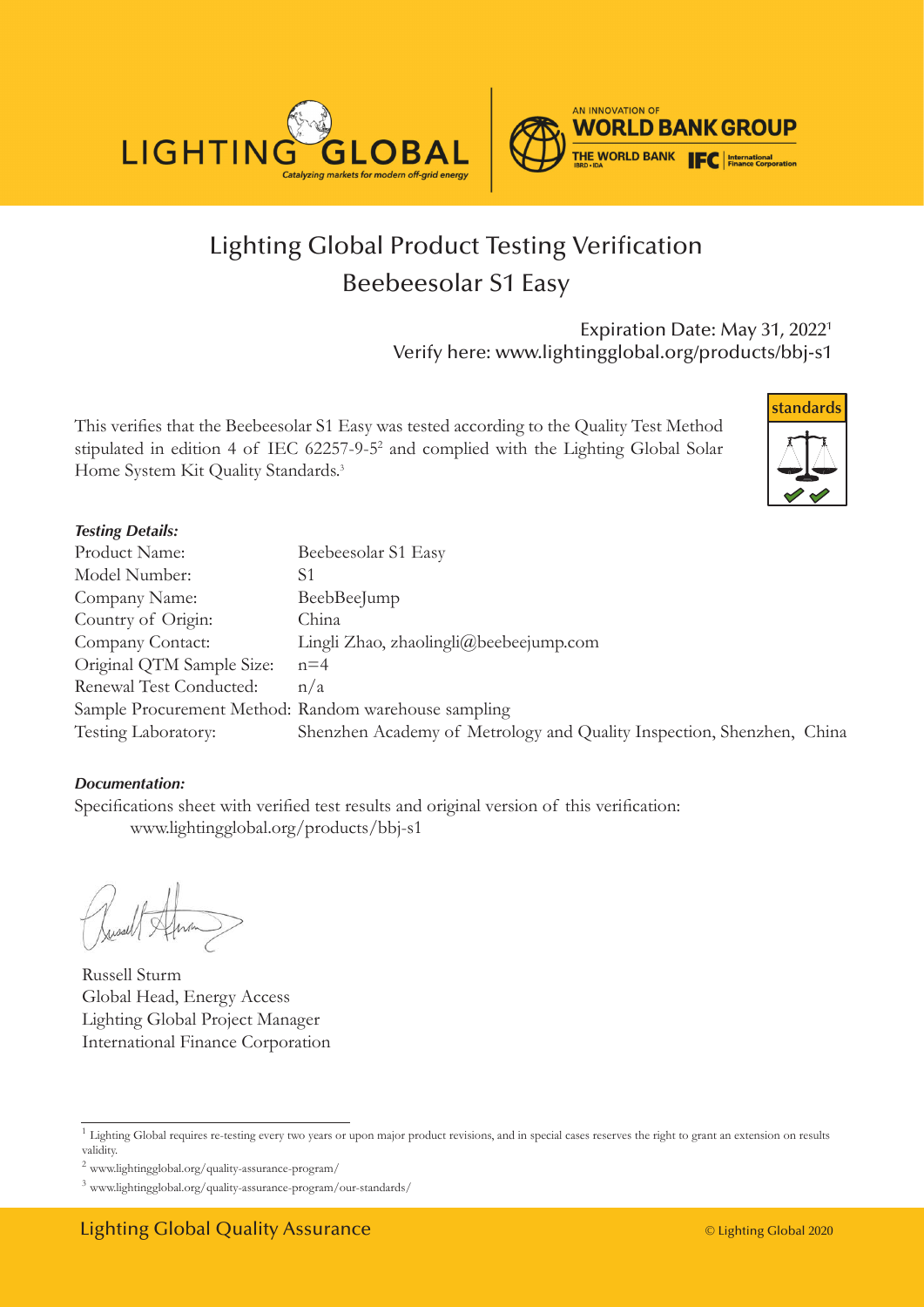# Type Approval Beebeesolar S1 Easy

#### Verify here: www.lightingglobal.org/products/bbj-s1

| Category                           | <b>Quality Standard</b>                                                                                                                                                                                                                                                                                                                                                                                                                                                                                                                                  | Verdict |
|------------------------------------|----------------------------------------------------------------------------------------------------------------------------------------------------------------------------------------------------------------------------------------------------------------------------------------------------------------------------------------------------------------------------------------------------------------------------------------------------------------------------------------------------------------------------------------------------------|---------|
| Truth In Advertising               | Manufacturer, Product Name and Model Number accurately<br>specified                                                                                                                                                                                                                                                                                                                                                                                                                                                                                      | Pass    |
|                                    | Performance and Component Ratings accurately specified.<br>Any description of the product that appears on the<br>packaging, inside the package and in any media shall be<br>truthful and accurate. No statements mislead buyers or end<br>users about the utility of the product. Numeric ratings deviate<br>no more than 15% from actual performance (note that it<br>is acceptable for actual performance to exceed advertised<br>performance).                                                                                                        | Pass    |
|                                    | Port voltage and current specifications, if provided, are<br>accurate. Included appliances function when connected to<br>ports. Power output of ports is sufficient to power appliances<br>that are advertised but not included. Ports that are intended<br>for a function other than providing power, such as data ports,<br>are not required to meet this standard.                                                                                                                                                                                    | Pass    |
| Lumen Maintenance                  | Average relative light output $\geq 90\%$ of initial light output at<br>2,000 hours with only one sample allowed to fall below 85%<br>OR All 4 samples maintain $\geq$ 95% of initial light output at<br>$1,000$ hours                                                                                                                                                                                                                                                                                                                                   | Pass    |
| Circuit and Overload<br>Protection | Products include a current limiting mechanism to prevent<br>irreversible damage to the system. The mechanism is easily<br>resettable or replaceable by the user, or automatically resets.<br>If replaceable fuses are used for circuit protection, sizes are<br>labeled on the product and listed in the user manual, and,<br>if fuses are replaceable by the user, at least one spare fuse<br>is included with the product. Included appliances are not<br>required to meet this standard unless they have ports that are<br>intended to provide power. | Pass    |
| <b>AC-DC Charger Safety</b>        | Any included AC-DC charger carries approval from a<br>recognized consumer electronics safety regulator                                                                                                                                                                                                                                                                                                                                                                                                                                                   | yes     |
| Wiring and Connector<br>Safety     | Wires, cables and connectors are appropriately sized for the<br>expected current and voltage.                                                                                                                                                                                                                                                                                                                                                                                                                                                            | Pass    |
| Hazardous<br>Substances Ban        | No battery contains cadmium or mercury at levels greater<br>than trace amounts                                                                                                                                                                                                                                                                                                                                                                                                                                                                           | Pass    |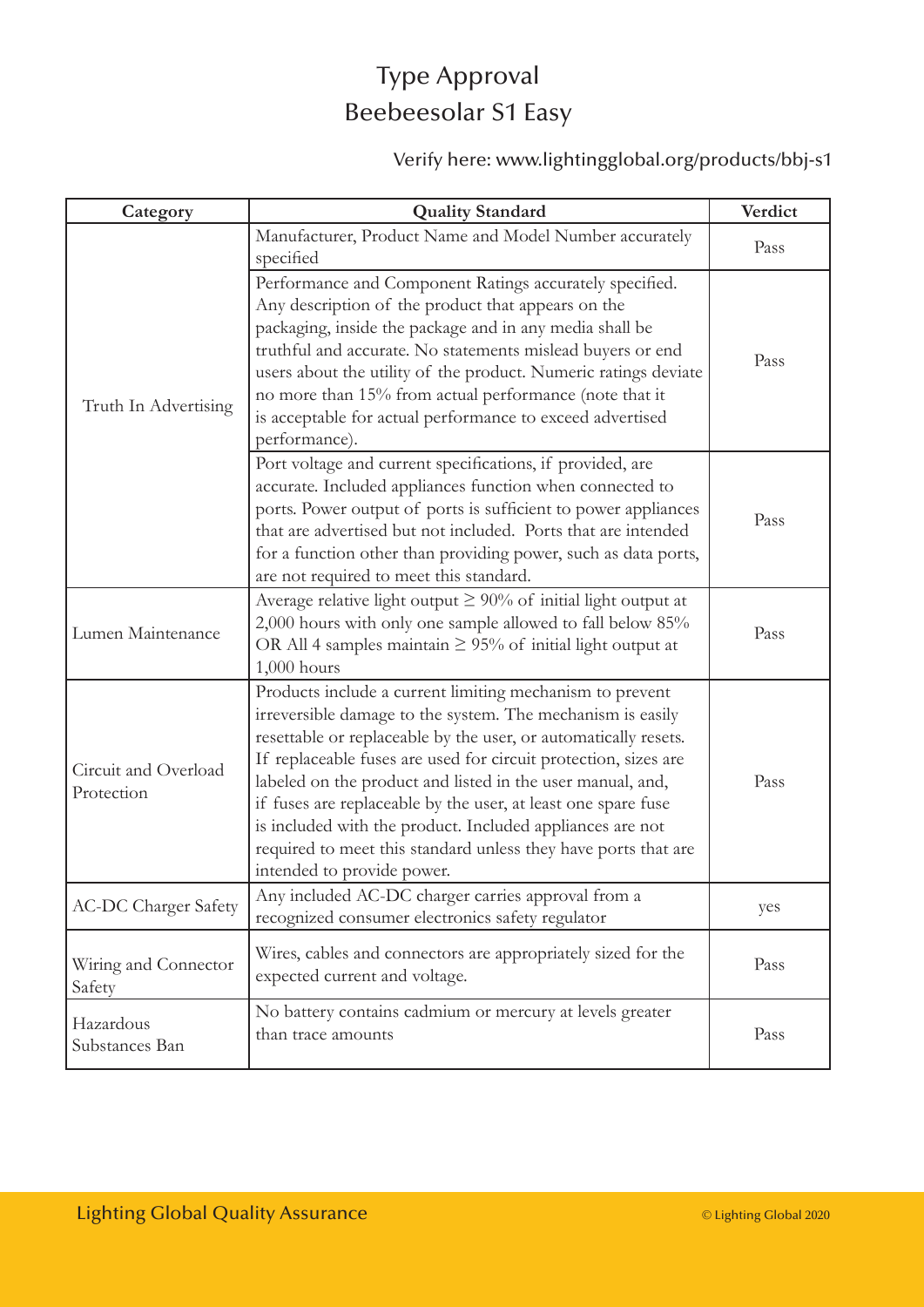#### Type Approval Continued Beebeesolar S1 Easy

Verify here: www.lightingglobal.org/products/bbj-s1

| Category                                   | <b>Quality Standard</b>                                                                                                                                                                                                                                                                                                                                                                                                                                         | Verdict |
|--------------------------------------------|-----------------------------------------------------------------------------------------------------------------------------------------------------------------------------------------------------------------------------------------------------------------------------------------------------------------------------------------------------------------------------------------------------------------------------------------------------------------|---------|
| <b>Battery Protection</b>                  | Protected by an appropriate charge controller that prolongs<br>battery life and protects the safety of the user.<br>4 samples must meet the requirements outlined in Lighting<br>Global Quality Standards.<br>Lithium batteries carry IEC 62281, IEC 62133-2, UL 1642<br>or UN 38.3 certification and have overcharge protection for<br>individual cells or sets of parallel-connected cells. Batteries of<br>included appliances must also meet this standard. | Pass    |
| <b>Battery Durability</b>                  | The average capacity loss of 4 samples does not exceed 25%<br>and only one sample may have a capacity loss greater than<br>35% following the battery durability storage test as defined in<br>IEC/TS 62257-9-5 Annex BB                                                                                                                                                                                                                                         | Pass    |
| PV Overvoltage<br>Protection               | If the battery is disconnected or isolated, the system must not<br>be damaged and the load terminals shall maintain a voltage<br>that is safe for their intended uses.                                                                                                                                                                                                                                                                                          | Pass    |
| Miswiring Protection                       | The user interface is designed to minimize the likelihood<br>of making improper connections. If improper or reversed<br>connections can easily be made, they cause no damage to the<br>system or harm to the user.                                                                                                                                                                                                                                              | Pass    |
| Physical Ingress<br>Protection             | IP2X for all products, IP3X (or $2X +$ circuit protection) for<br>PV modules, IP5X for fixed outdoor products                                                                                                                                                                                                                                                                                                                                                   | Pass    |
| Water Ingress<br>Protection                | Degree of protection required is based on product type:<br>Fixed separate (indoor): No protection required<br>Portable separate: Occasional exposure to rain<br>Portable integrated: Frequent exposure to rain<br>Fixed integrated (outdoor): Permanent outdoor exposure<br>PV modules: Outdoor rooftop installation                                                                                                                                            | Pass    |
| Drop Test                                  | Fixed separate (indoor): No requirement<br>All other products: All samples are functional after drop test;<br>none result in dangerous failures.                                                                                                                                                                                                                                                                                                                | Pass    |
| Soldering and Elec-<br>tronics Workmanship | The system and any included appliances are rated "Good"<br>or Fair" for workmanship quality as defined in Annex F of<br>IEC/TS 62257-9-5. At most, one sample may fail to function<br>when initially evaluated.                                                                                                                                                                                                                                                 | Pass    |
| Mechanical Durability                      | 4 samples and included appliances are functional after Switch,<br>Connector, Gooseneck and Strain Relief tests; none result in<br>dangerous failures                                                                                                                                                                                                                                                                                                            | Pass    |
| Cable Specifications                       | Any outdoor cables must be outdoor-rated and UV resistant.                                                                                                                                                                                                                                                                                                                                                                                                      | Pass    |